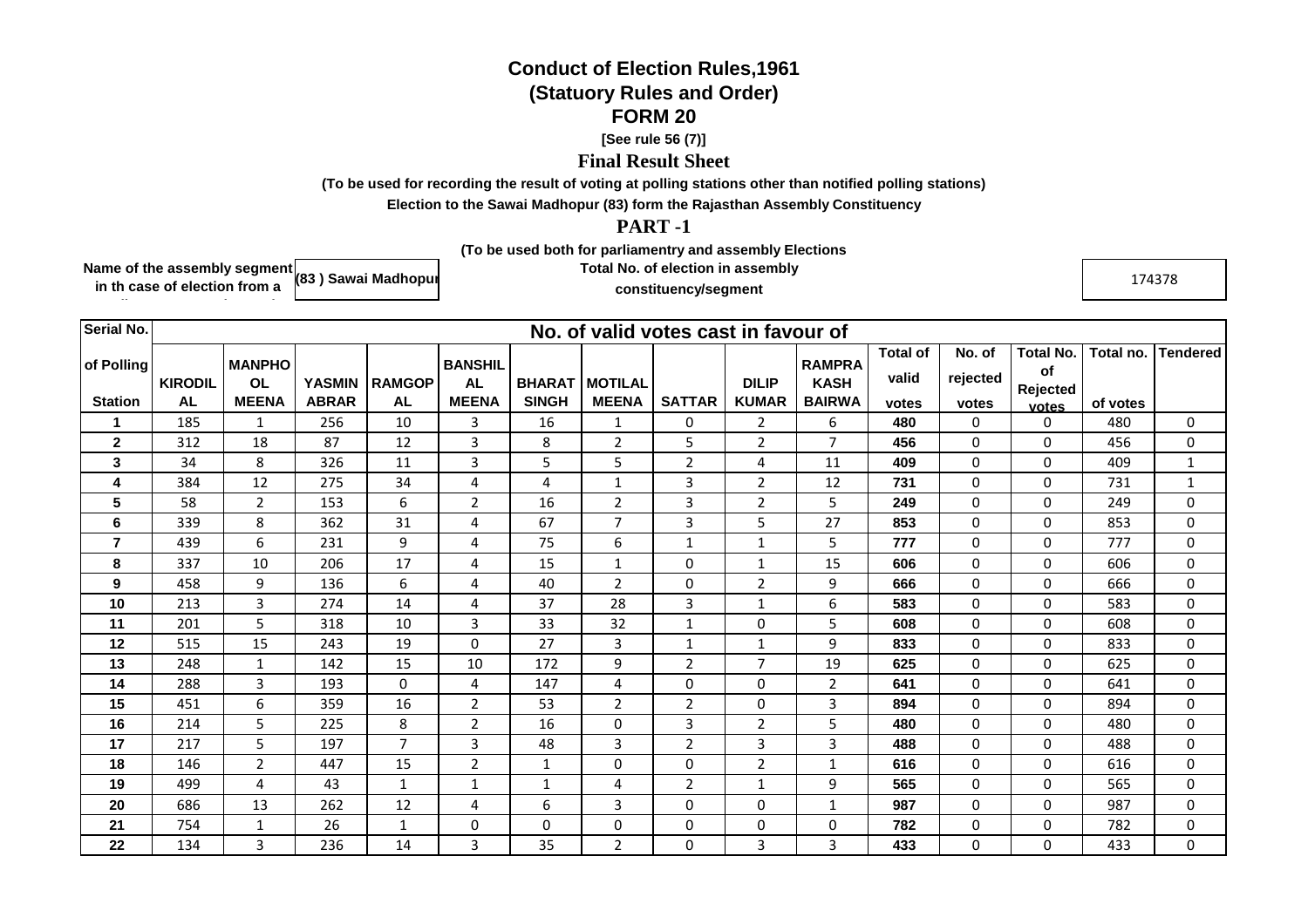| Serial No.      |                 |                |                  |                  |                |                | No. of valid votes cast in favour of |                         |                         |                 |                 |                  |             |           |                  |
|-----------------|-----------------|----------------|------------------|------------------|----------------|----------------|--------------------------------------|-------------------------|-------------------------|-----------------|-----------------|------------------|-------------|-----------|------------------|
|                 |                 | <b>MANPHO</b>  |                  |                  | <b>BANSHIL</b> |                |                                      |                         |                         | <b>RAMPRA</b>   | <b>Total of</b> | No. of           | Total No.   | Total no. | <b>Tendered</b>  |
| of Polling      | <b>KIRODIL</b>  | <b>OL</b>      | <b>YASMIN</b>    | <b>RAMGOP</b>    | <b>AL</b>      | <b>BHARAT</b>  | <b>MOTILAL</b>                       |                         | <b>DILIP</b>            | <b>KASH</b>     | valid           | rejected         | of          |           |                  |
| <b>Station</b>  | <b>AL</b>       | <b>MEENA</b>   | <b>ABRAR</b>     | <b>AL</b>        | <b>MEENA</b>   | <b>SINGH</b>   | <b>MEENA</b>                         | <b>SATTAR</b>           | <b>KUMAR</b>            | <b>BAIRWA</b>   | votes           | votes            | Rejected    | of votes  |                  |
| 23              | 1105            | 5              | 10               | $\mathbf{1}$     | 0              | 0              | $\overline{3}$                       | 0                       | $1\,$                   | $\pmb{0}$       | 1125            | $\pmb{0}$        | votes<br>0  | 1125      | $\pmb{0}$        |
| 24              | 569             | $\pmb{0}$      | 56               | $\mathbf 0$      | $\mathbf 0$    | $\pmb{0}$      | 25                                   | 0                       | $\pmb{0}$               | $\mathbf 0$     | 650             | $\pmb{0}$        | $\mathbf 0$ | 650       | $\pmb{0}$        |
| 25              | 11              | 0              | 577              | $\mathbf 0$      | $\mathbf{1}$   | $\pmb{0}$      | $\pmb{0}$                            | $\mathbf 1$             | 0                       | 0               | 590             | $\boldsymbol{0}$ | 0           | 590       | 0                |
| 26              | 288             | $\overline{2}$ | 599              | $\overline{4}$   | $\mathbf{1}$   | $\mathbf 1$    | 5                                    | $\pmb{0}$               | $\mathbf 1$             | $\overline{2}$  | 903             | $\pmb{0}$        | 0           | 903       | $\pmb{0}$        |
| 27              | 266             | $\mathbf{3}$   | 428              | $\overline{7}$   | 0              | $\pmb{0}$      | $\mathbf 1$                          | 0                       | $\overline{2}$          | $\overline{2}$  | 709             | $\pmb{0}$        | 0           | 709       | $\pmb{0}$        |
| 28              | 841             | $\overline{2}$ | $\overline{2}$   | $\mathbf{1}$     | $\pmb{0}$      | $1\,$          | 6                                    | $\pmb{0}$               | $\pmb{0}$               | $\pmb{0}$       | 853             | $\boldsymbol{0}$ | $\mathbf 0$ | 853       | $\pmb{0}$        |
| 29              | 778             | $\overline{2}$ | 38               | $\mathbf 1$      | 0              | $\pmb{0}$      | $\pmb{0}$                            | 0                       | $\pmb{0}$               | $\mathbf 1$     | 820             | $\pmb{0}$        | 0           | 820       | $\pmb{0}$        |
| 30              | 868             | $\pmb{0}$      | $\overline{4}$   | $\mathbf 0$      | 0              | $\pmb{0}$      | $\pmb{0}$                            | $\pmb{0}$               | $\pmb{0}$               | 0               | 872             | $\pmb{0}$        | $\mathbf 0$ | 872       | 0                |
| 31              | 1272            | $\overline{2}$ | 8                | $\mathbf 1$      | $\pmb{0}$      | $\pmb{0}$      | 27                                   | $\mathbf 1$             | $\pmb{0}$               | $\pmb{0}$       | 1311            | $\pmb{0}$        | 0           | 1311      | $\pmb{0}$        |
| 32              | 876             | $\pmb{0}$      | $\mathbf 1$      | $\mathbf 0$      | $\mathbf 0$    | $\mathbf 0$    | $\overline{3}$                       | $\mathbf 0$             | $\pmb{0}$               | 0               | 880             | $\pmb{0}$        | $\mathbf 0$ | 880       | $\pmb{0}$        |
| 33              | 693             | $\mathbf 1$    | 66               | 5                | $\overline{2}$ | 120            | $\mathbf 1$                          | 0                       | $\pmb{0}$               | 0               | 888             | $\pmb{0}$        | 0           | 888       | $\pmb{0}$        |
| 34              | 878             | $\pmb{0}$      | $\boldsymbol{0}$ | $\pmb{0}$        | $\mathbf 1$    | $\pmb{0}$      | $\mathbf 1$                          | 0                       | $\pmb{0}$               | 0               | 880             | 0                | 0           | 880       | $\pmb{0}$        |
| 35              | 257             | $\pmb{0}$      | 152              | $\overline{2}$   | $\overline{2}$ | 98             | $\pmb{0}$                            | $\mathbf 1$             | $\pmb{0}$               | 3               | 515             | 0                | 0           | 515       | $\pmb{0}$        |
| 36              | 391             | 5              | 114              | $\overline{3}$   | $\mathbf{1}$   | 5              | 5                                    | $\mathbf 1$             | $\pmb{0}$               | 0               | 525             | $\boldsymbol{0}$ | 0           | 525       | $\pmb{0}$        |
| 37              | 277             | $\pmb{0}$      | 33               | $\overline{3}$   | 5              | 242            | 5                                    | $\mathbf 1$             | $\mathbf 1$             | 6               | 573             | $\pmb{0}$        | 0           | 573       | $\pmb{0}$        |
| 38              | $\overline{2}$  | $\pmb{0}$      | 734              | $1\,$            | 0              | 0              | $\pmb{0}$                            | $\pmb{0}$               | $\pmb{0}$               | 0               | 737             | 0                | 0           | 737       | $\pmb{0}$        |
| 39              | 130             | $\overline{7}$ | 439              | 11               | $\overline{2}$ | 5              | 57                                   | 8                       | 4                       | 15              | 678             | $\pmb{0}$        | 0           | 678       | $\pmb{0}$        |
| 40              | 95              | 5              | 824              | 16               | $\overline{2}$ | $\mathbf 2$    | $\overline{3}$                       | $\mathbf 1$             | $1\,$                   | $\overline{4}$  | 953             | $\pmb{0}$        | 0           | 953       | $\pmb{0}$        |
| 41              | 663             | $\mathbf 1$    | 16               | $\mathbf 0$      | $\mathbf{1}$   | $\mathbf 1$    | $\pmb{0}$                            | 0                       | $\pmb{0}$               | $\overline{2}$  | 684             | $\pmb{0}$        | 0           | 684       | $\pmb{0}$        |
| 42              | 29              | $\pmb{0}$      | 488              | $\overline{2}$   | 0              | $\pmb{0}$      | $\mathbf 1$                          | $\mathbf 1$             | $\pmb{0}$               | 0               | 521             | $\pmb{0}$        | 0           | 521       | $\pmb{0}$        |
| 43              | 32              | 3              | 1235             | 35               | $\mathbf 1$    | 3              | $\overline{2}$                       | 8                       | $\mathbf 1$             | 11              | 1331            | $\pmb{0}$        | 0           | 1331      | $\pmb{0}$        |
| 44              | 556             | 6              | 295              | $\overline{4}$   | 3              | $\overline{3}$ | $\mathbf 1$                          | 6                       | 4                       | 6               | 884             | $\pmb{0}$        | 0           | 884       | $\pmb{0}$        |
| 45              | 433             | 9              | 185              | 13               | 6              | 49             | $\mathbf 1$                          | 5                       | 5                       | $\overline{24}$ | 730             | $\pmb{0}$        | 0           | 730       | $\pmb{0}$        |
| 46              | 224             | $\overline{2}$ | 922              | 22               | $\mathbf{1}$   | $\mathbf{1}$   | $\pmb{0}$                            | $\overline{4}$          | $\overline{2}$          | 3               | 1181            | 0                | 0           | 1181      | $\pmb{0}$        |
| 47              | 566             | 11             | 17               | 8                | 5              | 63             | 5                                    | $\overline{2}$          | $\overline{\mathbf{4}}$ | 15              | 696             | $\pmb{0}$        | 0           | 696       | $\boldsymbol{0}$ |
| 48              | 83              | 8              | 671              | $\boldsymbol{6}$ | 3              | 26             | $\mathbf{1}$                         | $\mathbf{1}$            | $\pmb{0}$               | $\mathbf{1}$    | 800             | $\pmb{0}$        | $\mathbf 0$ | 800       | $\pmb{0}$        |
| 49              | 296             | 5              | 83               | $\overline{7}$   | 4              | 41             | $\overline{2}$                       | $\mathbf{1}$            | $\pmb{0}$               | $\overline{3}$  | 442             | $\pmb{0}$        | 0           | 442       | $\pmb{0}$        |
| 50              | 964             | $\pmb{0}$      | 9                | $\mathbf 0$      | 0              | $\mathbf 0$    | $\overline{2}$                       | 0                       | $\pmb{0}$               | 0               | 975             | $\pmb{0}$        | 0           | 975       | $\pmb{0}$        |
| 51              | 128             | 5              | 738              | 18               | 6              | $\overline{2}$ | $\overline{7}$                       | $\overline{\mathbf{4}}$ | $\mathbf 2$             | 12              | 922             | $\pmb{0}$        | 0           | 922       | $\boldsymbol{0}$ |
| 52              | 256             | 0              | 114              | $\boldsymbol{6}$ | 4              | 48             | 8                                    | 3                       | 0                       | $\overline{7}$  | 446             | $\boldsymbol{0}$ | 0           | 446       | $\pmb{0}$        |
| 53              | 39              | $\mathbf{1}$   | 254              | 8                | 3              | 107            | $\overline{3}$                       | 0                       | $\mathbf 2$             | $\mathbf{1}$    | 418             | $\pmb{0}$        | 0           | 418       | $\pmb{0}$        |
| 54              | 152             | $\overline{7}$ | 277              | $\boldsymbol{6}$ | 15             | 224            | $\bf 8$                              | 5                       | $\mathbf 1$             | 12              | 707             | $\boldsymbol{0}$ | 0           | 707       | 0                |
| $\overline{55}$ | $\overline{51}$ | $\overline{3}$ | 58               | $\overline{2}$   | $\overline{3}$ | 157            | $\overline{8}$                       | $\overline{6}$          | $\overline{2}$          | $\mathbf{1}$    | 291             | $\boldsymbol{0}$ | $\mathbf 0$ | 291       | $\boldsymbol{0}$ |
| 56              | 124             | 5              | 137              | $\boldsymbol{9}$ | $\overline{2}$ | 252            | 33                                   | 4                       | $\pmb{0}$               | 3               | 569             | $\pmb{0}$        | 0           | 569       | $\pmb{0}$        |
| 57              | 33              | $\overline{3}$ | 234              | 19               | 14             | 256            | 18                                   | $\overline{\mathbf{4}}$ | 5                       | 47              | 633             | $\pmb{0}$        | 0           | 633       | $\pmb{0}$        |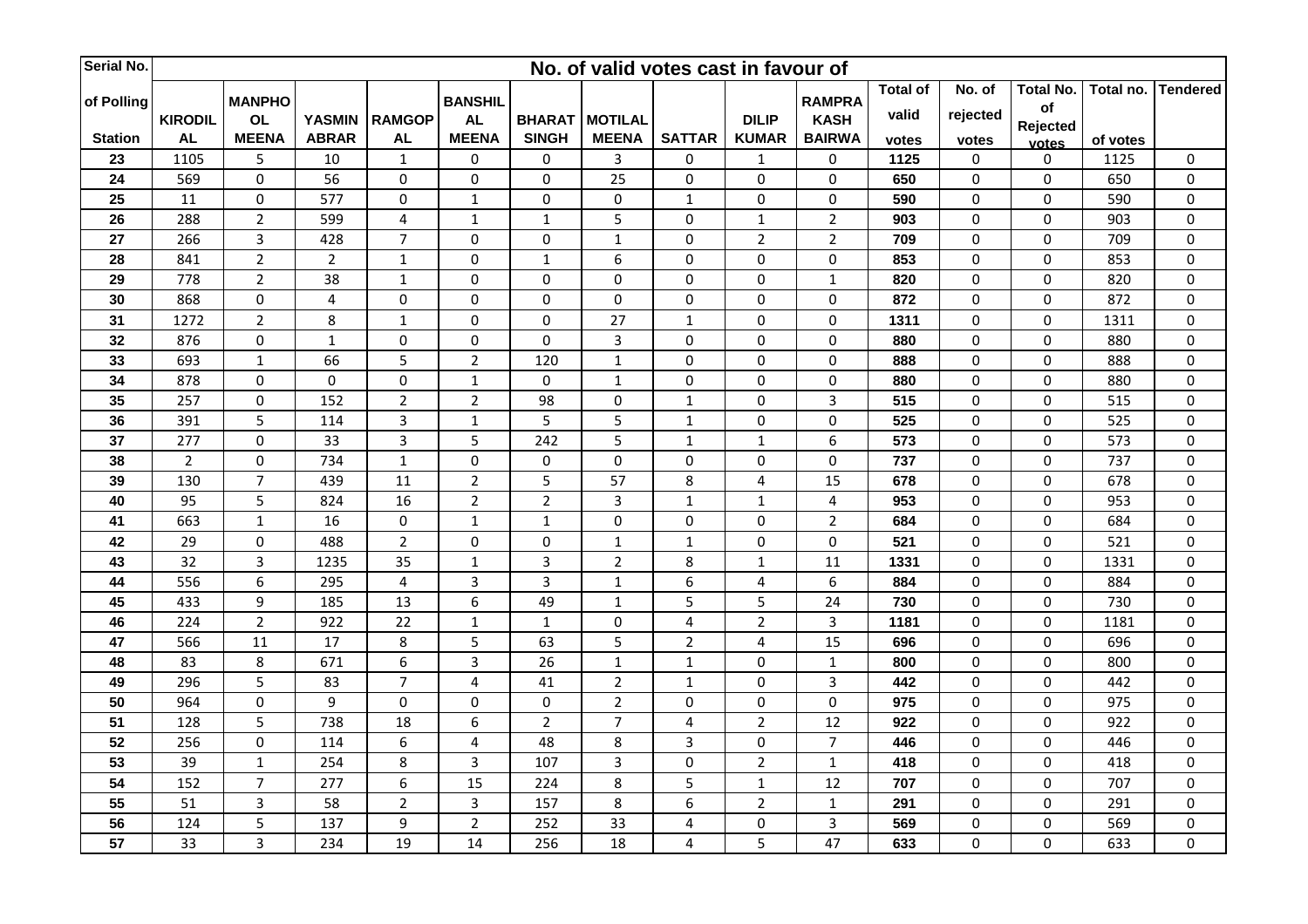| Serial No.     |                |                         |                         |                  |                         |                         | No. of valid votes cast in favour of |                |                         |                  |                 |                  |             |           |                  |
|----------------|----------------|-------------------------|-------------------------|------------------|-------------------------|-------------------------|--------------------------------------|----------------|-------------------------|------------------|-----------------|------------------|-------------|-----------|------------------|
|                |                | <b>MANPHO</b>           |                         |                  | <b>BANSHIL</b>          |                         |                                      |                |                         | <b>RAMPRA</b>    | <b>Total of</b> | No. of           | Total No.   | Total no. | <b>Tendered</b>  |
| of Polling     | <b>KIRODIL</b> | <b>OL</b>               | <b>YASMIN</b>           | <b>RAMGOP</b>    | <b>AL</b>               |                         | <b>BHARAT MOTILAL</b>                |                | <b>DILIP</b>            | <b>KASH</b>      | valid           | rejected         | of          |           |                  |
| <b>Station</b> | <b>AL</b>      | <b>MEENA</b>            | <b>ABRAR</b>            | <b>AL</b>        | <b>MEENA</b>            | <b>SINGH</b>            | <b>MEENA</b>                         | <b>SATTAR</b>  | <b>KUMAR</b>            | <b>BAIRWA</b>    | votes           | votes            | Rejected    | of votes  |                  |
| 58             | 449            | 13                      | 73                      | 13               | 8                       | 175                     | 6                                    | $\mathbf 1$    | 6                       | 29               | 773             | $\pmb{0}$        | votes<br>0  | 773       | $\pmb{0}$        |
| 59             | 705            | $\overline{2}$          | 74                      | $\overline{3}$   | $\mathbf 0$             | $\overline{\mathbf{4}}$ | 41                                   | $\mathbf 1$    | $\pmb{0}$               | $\overline{2}$   | 832             | $\pmb{0}$        | $\mathbf 0$ | 832       | $\pmb{0}$        |
| 60             | 577            | 8                       | 16                      | $\mathbf 0$      | 0                       | $\,8\,$                 | 21                                   | $\mathbf 1$    | 0                       | $\mathbf{1}$     | 632             | $\boldsymbol{0}$ | 0           | 632       | 0                |
| 61             | 704            | $\overline{3}$          | 73                      | $\boldsymbol{6}$ | 0                       | 8                       | 5                                    | $\pmb{0}$      | $\pmb{0}$               | $\mathbf{1}$     | 800             | $\boldsymbol{0}$ | 0           | 800       | $\pmb{0}$        |
| 62             | 31             | $\overline{2}$          | 368                     | $\,8\,$          | 0                       | 12                      | $\overline{2}$                       | 0              | $\pmb{0}$               | 0                | 423             | $\pmb{0}$        | 0           | 423       | $\pmb{0}$        |
| 63             | 1118           | $\mathbf 1$             | $\mathbf{1}$            | $\pmb{0}$        | $\mathbf 1$             | 0                       | $\overline{\mathbf{4}}$              | $\pmb{0}$      | $\pmb{0}$               | $\pmb{0}$        | 1125            | $\boldsymbol{0}$ | $\mathbf 0$ | 1125      | $\pmb{0}$        |
| 64             | 919            | $\overline{2}$          | 33                      | $\pmb{0}$        | $\mathbf 1$             | $\pmb{0}$               | 5                                    | 0              | $\pmb{0}$               | $\mathbf 1$      | 961             | $\pmb{0}$        | 0           | 961       | $\pmb{0}$        |
| 65             | 14             | $\mathbf{1}$            | 261                     | $\overline{3}$   | 0                       | $\pmb{0}$               | $\pmb{0}$                            | $\mathbf 0$    | $\pmb{0}$               | 0                | 279             | $\pmb{0}$        | 0           | 279       | 0                |
| 66             | 1019           | $\mathbf 1$             | $\pmb{0}$               | $\pmb{0}$        | $\pmb{0}$               | $\pmb{0}$               | 5                                    | $\pmb{0}$      | $\pmb{0}$               | $\pmb{0}$        | 1025            | $\pmb{0}$        | 0           | 1025      | $\pmb{0}$        |
| 67             | 1291           | $\mathbf{1}$            | $\overline{\mathbf{3}}$ | $\mathbf 0$      | $\mathbf 0$             | $\mathbf 1$             | $\mathbf{1}$                         | $\mathbf 0$    | $\pmb{0}$               | 0                | 1297            | $\pmb{0}$        | $\mathbf 0$ | 1297      | $\pmb{0}$        |
| 68             | 9              | $\mathbf 1$             | 140                     | $\overline{2}$   | $\mathbf 1$             | 82                      | $\mathbf{1}$                         | 0              | $\pmb{0}$               | 0                | 236             | $\pmb{0}$        | 0           | 236       | $\pmb{0}$        |
| 69             | 439            | $\pmb{0}$               | 5                       | $\pmb{0}$        | 0                       | $\pmb{0}$               | $\pmb{0}$                            | $\pmb{0}$      | $\pmb{0}$               | 0                | 444             | $\pmb{0}$        | 0           | 444       | $\pmb{0}$        |
| 70             | 652            | 6                       | 45                      | 5                | $\mathbf 1$             | 13                      | 94                                   | $\mathbf 1$    | $1\,$                   | 6                | 824             | $\pmb{0}$        | 0           | 824       | $\pmb{0}$        |
| $71$           | 136            | $\overline{4}$          | 307                     | 27               | 3                       | 8                       | 10                                   | 5              | $\mathbf 2$             | 6                | 508             | $\pmb{0}$        | 0           | 508       | $\pmb{0}$        |
| 72             | 574            | $\overline{3}$          | 19                      | $\overline{2}$   | $\mathbf 0$             | $\overline{2}$          | 35                                   | $\mathbf 2$    | $\pmb{0}$               | $\mathbf{1}$     | 638             | $\pmb{0}$        | 0           | 638       | $\pmb{0}$        |
| 73             | 303            | $\overline{7}$          | 109                     | 12               | 3                       | 5                       | 45                                   | 5              | $\mathbf{1}$            | 11               | 501             | 0                | 0           | 501       | $\pmb{0}$        |
| 74             | $\pmb{0}$      | $\pmb{0}$               | $1\,$                   | $\mathbf 0$      | 0                       | $\mathbf 1$             | 735                                  | 0              | $\pmb{0}$               | $\pmb{0}$        | 737             | $\pmb{0}$        | 0           | 737       | $\pmb{0}$        |
| 75             | 151            | $\overline{7}$          | 213                     | 17               | 4                       | 6                       | 200                                  | 11             | $\overline{4}$          | 10               | 623             | $\pmb{0}$        | $\mathbf 0$ | 623       | $\pmb{0}$        |
| 76             | 212            | $\overline{\mathbf{4}}$ | 59                      | $\overline{4}$   | 0                       | $\overline{2}$          | 64                                   | $\mathbf 1$    | $\overline{\mathbf{4}}$ | 11               | 361             | $\pmb{0}$        | 0           | 361       | $\pmb{0}$        |
| 77             | 803            | 12                      | 29                      | 0                | $\overline{7}$          | $\pmb{0}$               | $\mathbf{1}$                         | 0              | 0                       | 9                | 861             | $\pmb{0}$        | 0           | 861       | $\pmb{0}$        |
| 78             | 122            | $\overline{2}$          | 59                      | $\pmb{4}$        | $\mathbf 1$             | 5                       | 374                                  | 8              | $\pmb{0}$               | 0                | 575             | $\pmb{0}$        | 0           | 575       | $\pmb{0}$        |
| 79             | 951            | 8                       | 87                      | $\overline{4}$   | 0                       | $\mathbf 2$             | 13                                   | $\mathbf 1$    | 0                       | $\boldsymbol{0}$ | 1066            | $\pmb{0}$        | 0           | 1066      | $\pmb{0}$        |
| 80             | $\,8\,$        | $\mathbf 1$             | 696                     | 5                | $\mathbf 0$             | $\pmb{0}$               | $\pmb{0}$                            | $\mathbf 1$    | $\pmb{0}$               | $\overline{2}$   | 713             | $\pmb{0}$        | 0           | 713       | $\pmb{0}$        |
| 81             | 708            | $\mathbf 1$             | 5                       | $\mathbf 0$      | 0                       | $\pmb{0}$               | $\overline{7}$                       | 0              | $\pmb{0}$               | $\mathbf 0$      | 721             | 0                | 0           | 721       | $\pmb{0}$        |
| 82             | 331            | 15                      | 421                     | 15               | 4                       | $\overline{2}$          | $\overline{4}$                       | 8              | $\overline{3}$          | 10               | 813             | $\pmb{0}$        | 0           | 813       | $\boldsymbol{0}$ |
| 83             | 0              | $\pmb{0}$               | 947                     | $\overline{3}$   | $\mathbf{1}$            | $\mathbf 1$             | $\mathbf 0$                          | 0              | $\mathbf 1$             | 0                | 953             | $\pmb{0}$        | $\mathbf 0$ | 953       | $\pmb{0}$        |
| 84             | $\mathbf 0$    | $\overline{2}$          | 1021                    | $\mathbf 1$      | $\mathbf 0$             | $\pmb{0}$               | $\pmb{0}$                            | $\mathbf{1}$   | $\pmb{0}$               | 0                | 1025            | $\pmb{0}$        | 0           | 1025      | $\pmb{0}$        |
| 85             | 281            | $\overline{3}$          | 89                      | $\overline{4}$   | $\mathbf{1}$            | 6                       | $\overline{2}$                       | 0              | $\overline{2}$          | 3                | 391             | $\pmb{0}$        | 0           | 391       | $\pmb{0}$        |
| 86             | 615            | 11                      | 20                      | 6                | $\overline{2}$          | $\overline{7}$          | 19                                   | $\mathbf{1}$   | $\pmb{4}$               | 14               | 699             | $\pmb{0}$        | 0           | 699       | $\boldsymbol{0}$ |
| 87             | 638            | 12                      | 23                      | $\overline{2}$   | $\mathbf{1}$            | $\overline{2}$          | 43                                   | $\overline{2}$ | $\overline{3}$          | 8                | 734             | $\boldsymbol{0}$ | 0           | 734       | $\pmb{0}$        |
| 88             | 807            | 6                       | 61                      | $\overline{7}$   | $\mathbf{1}$            | $\mathbf 2$             | 14                                   | $\mathbf 1$    | $\overline{3}$          | 8                | 910             | $\pmb{0}$        | 0           | 910       | $\pmb{0}$        |
| 89             | 427            | $\overline{2}$          | 77                      | 10               | $\overline{\mathbf{3}}$ | 5                       | 115                                  | $\overline{7}$ | $\mathbf 1$             | 6                | 653             | $\boldsymbol{0}$ | 0           | 653       | 0                |
| 90             | 396            | $\overline{3}$          | 79                      | $\boldsymbol{9}$ | $\overline{3}$          | $\mathbf{1}$            | 59                                   | $\pmb{0}$      | $\pmb{0}$               | $\overline{5}$   | 555             | $\boldsymbol{0}$ | $\mathbf 0$ | 555       | $\boldsymbol{0}$ |
| 91             | 292            | 9                       | 158                     | 13               | $\mathbf 1$             | $\pmb{0}$               | 60                                   | 5              | $\mathbf{3}$            | $\overline{7}$   | 548             | $\pmb{0}$        | 0           | 548       | $\pmb{0}$        |
| 92             | 344            | $\overline{3}$          | 49                      | $\pmb{0}$        | $\mathbf{1}$            | 14                      | $\mathbf{1}$                         | 0              | $\pmb{0}$               | $\overline{3}$   | 415             | $\pmb{0}$        | 0           | 415       | $\pmb{0}$        |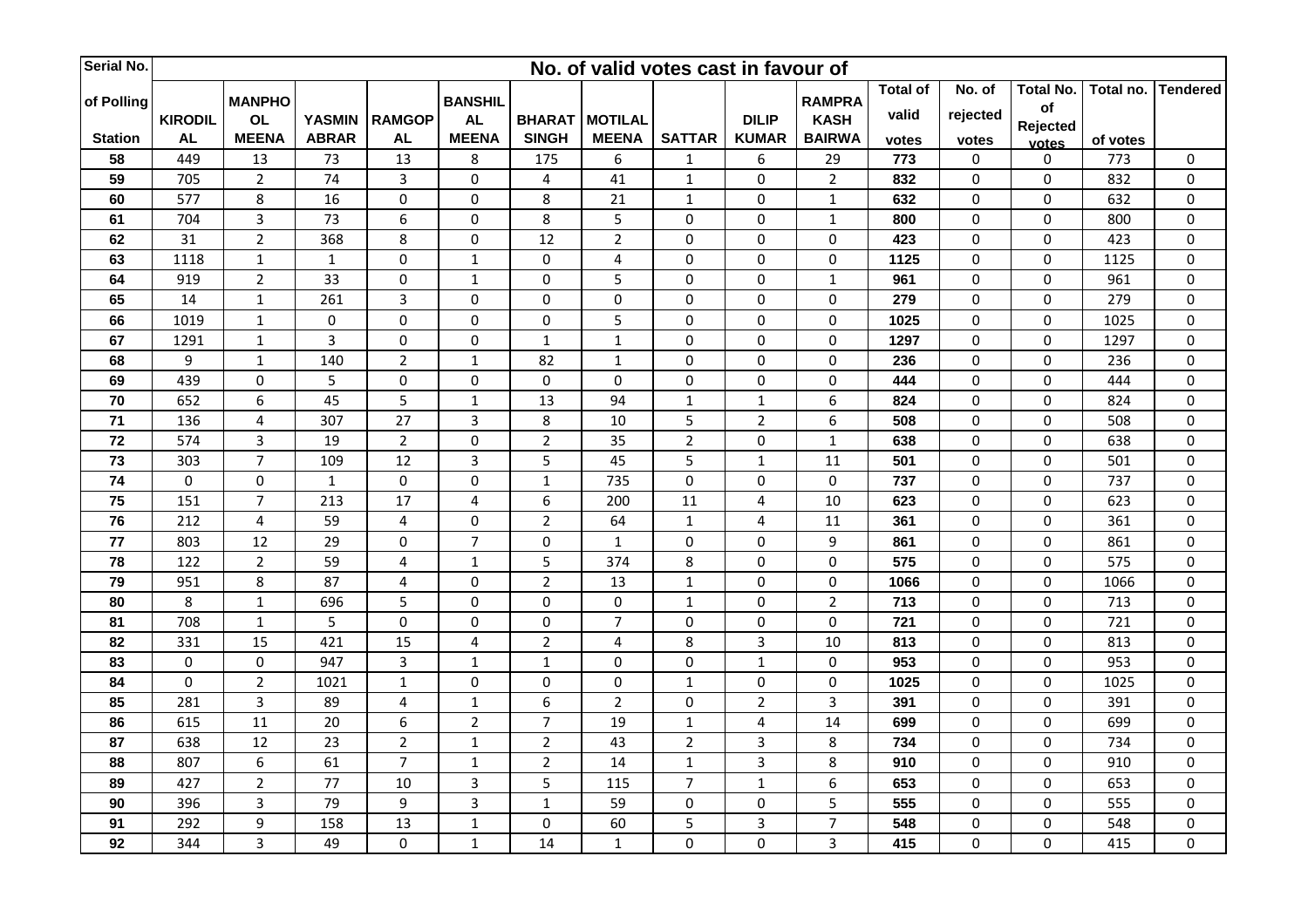| Serial No.     | No. of valid votes cast in favour of |                         |               |                |                         |                         |                         |                         |                         |                 |                 |                  |                  |           |                  |
|----------------|--------------------------------------|-------------------------|---------------|----------------|-------------------------|-------------------------|-------------------------|-------------------------|-------------------------|-----------------|-----------------|------------------|------------------|-----------|------------------|
| of Polling     |                                      | <b>MANPHO</b>           |               |                | <b>BANSHIL</b>          |                         |                         |                         |                         | <b>RAMPRA</b>   | <b>Total of</b> | No. of           | <b>Total No.</b> | Total no. | <b>Tendered</b>  |
|                | <b>KIRODIL</b>                       | <b>OL</b>               | <b>YASMIN</b> | <b>RAMGOP</b>  | <b>AL</b>               | <b>BHARAT</b>           | <b>MOTILAL</b>          |                         | <b>DILIP</b>            | <b>KASH</b>     | valid           | rejected         | of               |           |                  |
| <b>Station</b> | <b>AL</b>                            | <b>MEENA</b>            | <b>ABRAR</b>  | <b>AL</b>      | <b>MEENA</b>            | <b>SINGH</b>            | <b>MEENA</b>            | <b>SATTAR</b>           | <b>KUMAR</b>            | <b>BAIRWA</b>   | votes           | votes            | Rejected         | of votes  |                  |
| 93             | 249                                  | 6                       | 59            | 8              | 9                       | 77                      | $\overline{3}$          | 0                       | $\pmb{0}$               | 4               | 415             | 0                | votes<br>0       | 415       | $\pmb{0}$        |
| 94             | 350                                  | $\overline{4}$          | 280           | 15             | $\overline{2}$          | 26                      | $\overline{2}$          | 4                       | 5                       | 8               | 696             | $\pmb{0}$        | $\mathbf 0$      | 696       | $\pmb{0}$        |
| 95             | 483                                  | 5                       | 230           | 14             | $\overline{2}$          | $\overline{7}$          | 42                      | 6                       | $\mathbf{3}$            | 36              | 828             | $\boldsymbol{0}$ | 0                | 828       | 0                |
| 96             | 762                                  | $\overline{2}$          | 20            | $\overline{4}$ | 0                       | 5                       | $\overline{\mathbf{3}}$ | $\pmb{0}$               | $\pmb{0}$               | 0               | 796             | $\boldsymbol{0}$ | 0                | 796       | $\pmb{0}$        |
| 97             | 605                                  | 10                      | 103           | $\overline{7}$ | $\mathbf{1}$            | 10                      | $\mathbf{3}$            | $\overline{2}$          | $\mathbf 1$             | $\overline{7}$  | 749             | 0                | 0                | 749       | $\pmb{0}$        |
| 98             | 391                                  | 6                       | 97            | 10             | $\overline{2}$          | 0                       | 5                       | $\pmb{0}$               | $\pmb{0}$               | $\mathbf{1}$    | 512             | $\pmb{0}$        | 0                | 512       | $\pmb{0}$        |
| 99             | $\pmb{0}$                            | $\pmb{0}$               | 710           | $\pmb{0}$      | 0                       | $\pmb{0}$               | $\pmb{0}$               | 0                       | $\pmb{0}$               | $\pmb{0}$       | 710             | $\pmb{0}$        | 0                | 710       | $\pmb{0}$        |
| 100            | 596                                  | $\mathbf{1}$            | 39            | $\overline{2}$ | 0                       | $\mathbf{1}$            | 84                      | $\overline{2}$          | $\mathbf{1}$            | 3               | 729             | $\pmb{0}$        | 0                | 729       | 0                |
| 101            | 403                                  | $\overline{2}$          | 45            | $\pmb{4}$      | $\pmb{0}$               | $\pmb{0}$               | 14                      | $\overline{2}$          | $\pmb{0}$               | $\pmb{0}$       | 470             | $\pmb{0}$        | 0                | 470       | $\pmb{0}$        |
| 102            | 521                                  | $\overline{2}$          | 52            | $\overline{3}$ | $\mathbf 0$             | $\mathbf 1$             | 6                       | 0                       | $\pmb{0}$               | 0               | 585             | $\pmb{0}$        | $\mathbf 0$      | 585       | $\pmb{0}$        |
| 103            | 569                                  | 12                      | 184           | 15             | $\mathbf 1$             | 3                       | $\overline{\mathbf{4}}$ | 3                       | $\boldsymbol{6}$        | 21              | 818             | $\pmb{0}$        | 0                | 818       | $\pmb{0}$        |
| 104            | 41                                   | $\overline{4}$          | 913           | 23             | 3                       | $\mathbf 1$             | $\overline{7}$          | $\overline{\mathbf{4}}$ | $1\,$                   | 5               | 1002            | $\boldsymbol{0}$ | 0                | 1002      | $\pmb{0}$        |
| 105            | 519                                  | 10                      | 132           | $\,8\,$        | $\pmb{0}$               | $\overline{3}$          | 55                      | 4                       | $\overline{\mathbf{4}}$ | 5               | 740             | 0                | 0                | 740       | $\pmb{0}$        |
| 106            | 704                                  | 18                      | 49            | $\overline{3}$ | 4                       | $\overline{2}$          | 50                      | $\overline{2}$          | 4                       | 12              | 848             | 0                | 0                | 848       | $\pmb{0}$        |
| 107            | 449                                  | $\overline{2}$          | 5             | $\pmb{0}$      | $\mathbf 1$             | $\mathbf 1$             | 10                      | $\pmb{0}$               | $\pmb{0}$               | $\overline{2}$  | 470             | $\pmb{0}$        | 0                | 470       | $\pmb{0}$        |
| 108            | 770                                  | $\overline{3}$          | 22            | $1\,$          | 0                       | $\mathbf 1$             | $\mathbf{1}$            | $\mathbf 0$             | $\mathbf{1}$            | $\mathbf{1}$    | 800             | 0                | 0                | 800       | $\pmb{0}$        |
| 109            | 269                                  | $\overline{7}$          | 297           | 17             | $\overline{2}$          | $\mathbf 1$             | $\overline{2}$          | 3                       | $1\,$                   | 9               | 608             | 0                | 0                | 608       | $\pmb{0}$        |
| 110            | 84                                   | $\overline{3}$          | 274           | 59             | 5                       | 3                       | $\overline{2}$          | $\overline{2}$          | $\overline{2}$          | 9               | 443             | $\pmb{0}$        | 0                | 443       | $\pmb{0}$        |
| 111            | 15                                   | $\pmb{0}$               | 894           | $\overline{4}$ | 0                       | $\mathbf 1$             | $\mathbf{1}$            | 0                       | $\pmb{0}$               | $\mathbf{1}$    | 916             | $\boldsymbol{0}$ | 0                | 916       | $\pmb{0}$        |
| 112            | 256                                  | $\overline{3}$          | 175           | 12             | $\overline{2}$          | $\overline{2}$          | 14                      | $\mathbf{1}$            | 0                       | 8               | 473             | $\pmb{0}$        | 0                | 473       | $\overline{2}$   |
| 113            | 436                                  | 5                       | 49            | $1\,$          | $\pmb{0}$               | $\overline{2}$          | $\mathbf 1$             | $\pmb{0}$               | $\pmb{0}$               | $\pmb{0}$       | 494             | $\pmb{0}$        | 0                | 494       | $\pmb{0}$        |
| 114            | 27                                   | $\mathbf{1}$            | 865           | $\overline{7}$ | $\pmb{0}$               | 0                       | $\mathbf{1}$            | 3                       | 0                       | $\mathbf 0$     | 904             | 0                | 0                | 904       | $\pmb{0}$        |
| 115            | 601                                  | $\overline{\mathbf{4}}$ | 76            | 5              | $\mathbf 1$             | 16                      | $\overline{2}$          | $\pmb{0}$               | $\mathbf 2$             | 10              | 717             | $\pmb{0}$        | 0                | 717       | $\pmb{0}$        |
| 116            | 512                                  | 9                       | 185           | 11             | 0                       | 4                       | $\pmb{0}$               | $\overline{2}$          | $\pmb{0}$               | $\overline{7}$  | 730             | 0                | 0                | 730       | $\pmb{0}$        |
| 117            | 559                                  | $\overline{3}$          | 150           | 5              | $\overline{2}$          | $\overline{2}$          | 21                      | $\overline{2}$          | $\overline{3}$          | 39              | 786             | $\pmb{0}$        | 0                | 786       | $\boldsymbol{0}$ |
| 118            | 433                                  | $\overline{7}$          | 272           | 19             | $\overline{2}$          | $\mathbf 0$             | 3                       | 6                       | $\mathbf 2$             | $\overline{7}$  | 751             | $\pmb{0}$        | 0                | 751       | $\pmb{0}$        |
| 119            | 154                                  | $\overline{7}$          | 304           | $\overline{7}$ | $\overline{\mathbf{3}}$ | $\overline{\mathbf{4}}$ | $\pmb{0}$               | $\overline{2}$          | $\mathbf 2$             | 32              | 515             | $\pmb{0}$        | 0                | 515       | $\pmb{0}$        |
| 120            | 602                                  | 11                      | 254           | 26             | $\overline{2}$          | $\overline{4}$          | 24                      | 8                       | $\overline{2}$          | 43              | 976             | $\pmb{0}$        | 0                | 976       | $\pmb{0}$        |
| 121            | 340                                  | 15                      | 467           | 15             | 3                       | 13                      | $\pmb{0}$               | $\overline{\mathbf{4}}$ | $\overline{2}$          | 19              | 878             | $\pmb{0}$        | 0                | 878       | $\boldsymbol{0}$ |
| 122            | 116                                  | $\mathbf{1}$            | 337           | 10             | 0                       | $\overline{2}$          | $\mathbf{1}$            | $\mathbf{1}$            | 0                       | 3               | 471             | $\pmb{0}$        | 0                | 471       | $\pmb{0}$        |
| 123            | 410                                  | $\overline{4}$          | 282           | 13             | 3                       | $\overline{2}$          | 14                      | 4                       | $\pmb{0}$               | 12              | 744             | $\pmb{0}$        | 0                | 744       | $\pmb{0}$        |
| 124            | 257                                  | $\mathbf 1$             | 253           | 5              | $\mathbf 1$             | $\pmb{0}$               | $\overline{\mathbf{4}}$ | 3                       | $\mathbf 1$             | 9               | 534             | $\boldsymbol{0}$ | 0                | 534       | 0                |
| 125            | 254                                  | $\mathbf{1}$            | 168           | $\overline{9}$ | $\overline{2}$          | $\overline{17}$         | $\overline{7}$          | $\mathbf{1}$            | $\overline{2}$          | $\overline{12}$ | 473             | $\boldsymbol{0}$ | 0                | 473       | $\boldsymbol{0}$ |
| 126            | 253                                  | $\overline{2}$          | 239           | 13             | $\overline{a}$          | $\overline{7}$          | $\mathbf 1$             | 4                       | $\pmb{0}$               | 8               | 529             | 0                | 0                | 529       | 0                |
| 127            | 317                                  | 6                       | 85            | 5              | $\overline{2}$          | 6                       | $\overline{3}$          | $\mathbf{1}$            | $\overline{2}$          | 10              | 437             | $\pmb{0}$        | 0                | 437       | $\pmb{0}$        |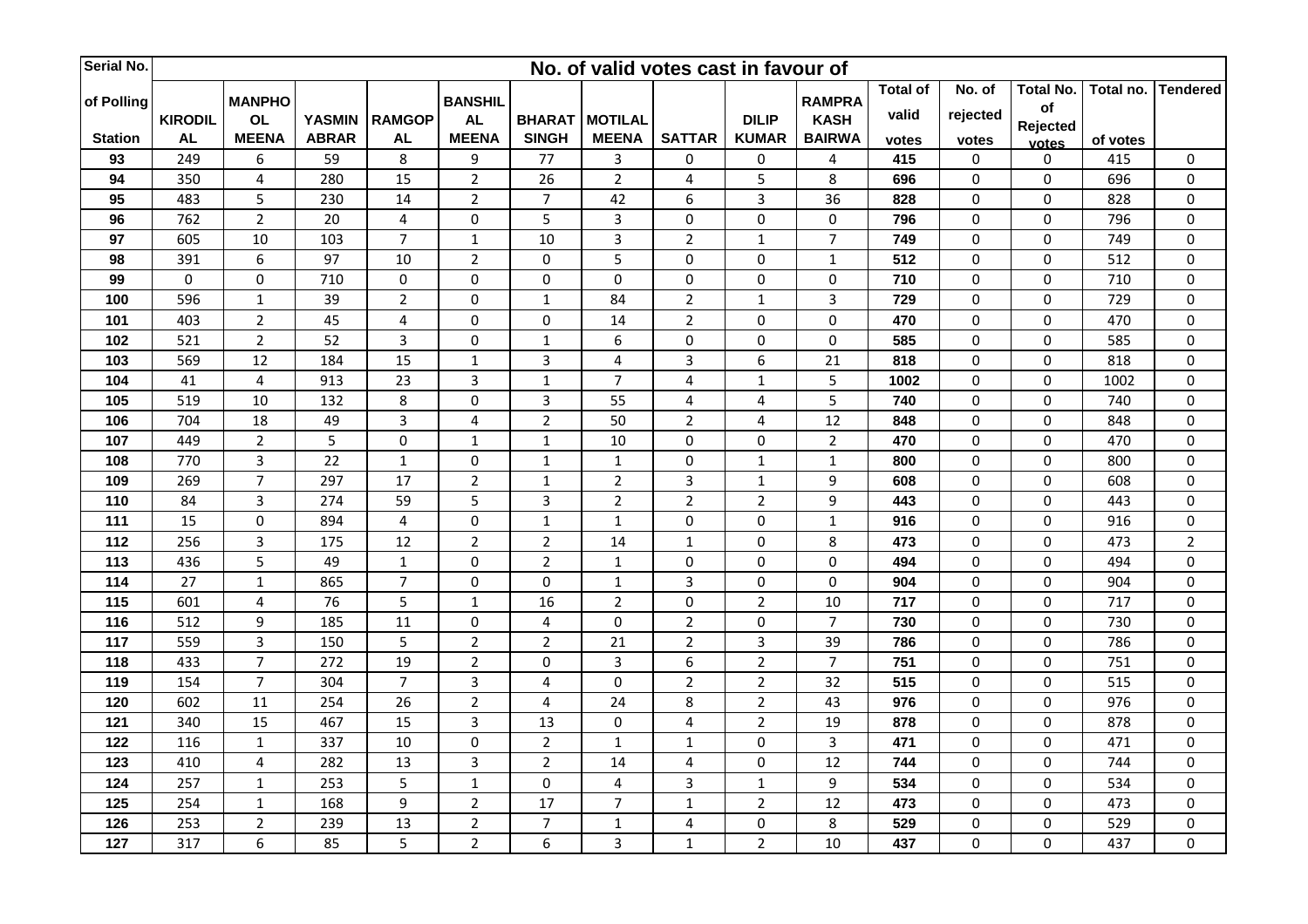| Serial No.     | No. of valid votes cast in favour of |                |               |                         |                |                 |                         |                |                |                              |                 |                  |                  |           |                  |
|----------------|--------------------------------------|----------------|---------------|-------------------------|----------------|-----------------|-------------------------|----------------|----------------|------------------------------|-----------------|------------------|------------------|-----------|------------------|
|                |                                      | <b>MANPHO</b>  |               |                         | <b>BANSHIL</b> |                 |                         |                |                |                              | <b>Total of</b> | No. of           | <b>Total No.</b> | Total no. | <b>Tendered</b>  |
| of Polling     | <b>KIRODIL</b>                       | <b>OL</b>      | <b>YASMIN</b> | <b>RAMGOP</b>           | <b>AL</b>      | <b>BHARAT</b>   | <b>MOTILAL</b>          |                | <b>DILIP</b>   | <b>RAMPRA</b><br><b>KASH</b> | valid           | rejected         | of               |           |                  |
| <b>Station</b> | <b>AL</b>                            | <b>MEENA</b>   | <b>ABRAR</b>  | <b>AL</b>               | <b>MEENA</b>   | <b>SINGH</b>    | <b>MEENA</b>            | <b>SATTAR</b>  | <b>KUMAR</b>   | <b>BAIRWA</b>                | votes           | votes            | Rejected         | of votes  |                  |
| 128            | 814                                  | $\mathbf{1}$   | 176           | $\overline{3}$          | 0              | $\overline{7}$  | 11                      | 0              | $\mathbf 2$    | $\overline{2}$               | 1016            | 0                | votes<br>0       | 1016      | $\pmb{0}$        |
| 129            | 468                                  | $\overline{2}$ | 105           | 6                       | $\pmb{0}$      | 14              | 8                       | $\mathbf 1$    | $\mathbf 1$    | $\overline{\mathbf{4}}$      | 609             | $\pmb{0}$        | $\mathbf 0$      | 609       | $\pmb{0}$        |
| 130            | 465                                  | $\mathbf{1}$   | 158           | 5                       | $\overline{2}$ | 25              | $\overline{4}$          | 0              | $\overline{2}$ | $\overline{2}$               | 664             | 0                | 0                | 664       | $\mathbf 1$      |
| 131            | 158                                  | $\mathbf 1$    | 26            | $\pmb{0}$               | $\mathbf{1}$   | 59              | $\overline{3}$          | $\mathbf{1}$   | $\pmb{0}$      | $\overline{\mathbf{4}}$      | 253             | $\boldsymbol{0}$ | 0                | 253       | $\pmb{0}$        |
| 132            | 571                                  | 0              | 76            | $\overline{2}$          | 0              | $1\,$           | $\mathbf{3}$            | $\mathbf 1$    | $\pmb{0}$      | $\overline{2}$               | 656             | 0                | 0                | 656       | $\pmb{0}$        |
| 133            | 424                                  | $\overline{3}$ | 101           | $\overline{3}$          | $\mathbf{1}$   | 20              | 5                       | $\pmb{0}$      | $\pmb{0}$      | $\overline{\mathbf{4}}$      | 561             | $\pmb{0}$        | 0                | 561       | $\pmb{0}$        |
| 134            | 587                                  | 6              | 68            | 3                       | 0              | 15              | $\mathbf 1$             | $\mathbf 1$    | $\pmb{0}$      | $\mathbf 1$                  | 682             | $\pmb{0}$        | 0                | 682       | $\pmb{0}$        |
| 135            | 801                                  | $\overline{2}$ | 102           | $\overline{2}$          | 0              | 54              | 6                       | $\mathbf{1}$   | $\pmb{0}$      | 0                            | 968             | $\boldsymbol{0}$ | 0                | 968       | 0                |
| 136            | 288                                  | 3              | 243           | 10                      | 5              | 13              | $\boldsymbol{6}$        | 4              | $\pmb{0}$      | 10                           | 582             | $\pmb{0}$        | 0                | 582       | $\pmb{0}$        |
| 137            | 448                                  | 6              | 338           | 10                      | 0              | 11              | 8                       | $\mathbf 1$    | $\overline{2}$ | 5                            | 829             | $\pmb{0}$        | $\mathbf 0$      | 829       | $\pmb{0}$        |
| 138            | 492                                  | 5              | 345           | 21                      | 6              | 29              | 5                       | 5              | $1\,$          | 13                           | 922             | $\pmb{0}$        | 0                | 922       | $\pmb{0}$        |
| 139            | 427                                  | $\mathbf 1$    | 73            | $\overline{2}$          | 0              | 22              | $\mathbf 1$             | $\pmb{0}$      | $\pmb{0}$      | 0                            | 526             | 0                | 0                | 526       | $\mathbf 1$      |
| 140            | 340                                  | $\mathbf{1}$   | 68            | $1\,$                   | 0              | 24              | $\mathbf 1$             | $\mathbf 1$    | $1\,$          | $\pmb{0}$                    | 437             | 0                | 0                | 437       | $\pmb{0}$        |
| 141            | 521                                  | $\overline{3}$ | 243           | 16                      | 0              | 9               | $\mathbf{1}$            | $\mathbf 1$    | 0              | 10                           | 804             | $\pmb{0}$        | 0                | 804       | $\boldsymbol{9}$ |
| 142            | 529                                  | $\overline{3}$ | 233           | $\overline{7}$          | $\pmb{0}$      | $\,8\,$         | $\overline{2}$          | $\pmb{0}$      | $\pmb{0}$      | 13                           | 795             | $\pmb{0}$        | 0                | 795       | $\pmb{0}$        |
| 143            | 302                                  | $\overline{2}$ | 200           | 14                      | $\mathbf{1}$   | $\mathbf{1}$    | $\pmb{0}$               | 4              | $\overline{2}$ | 11                           | 537             | 0                | 0                | 537       | $\pmb{0}$        |
| 144            | 285                                  | 6              | 326           | 16                      | $\pmb{0}$      | 3               | $\pmb{0}$               | $\overline{7}$ | 3              | 14                           | 660             | 0                | 0                | 660       | $\pmb{0}$        |
| 145            | 359                                  | 9              | 238           | 14                      | 3              | $\overline{4}$  | 5                       | $\overline{7}$ | $\overline{4}$ | 17                           | 660             | $\pmb{0}$        | 0                | 660       | $\pmb{0}$        |
| 146            | 301                                  | $\mathbf 1$    | 155           | $\overline{3}$          | 0              | $\pmb{0}$       | $\mathbf{1}$            | $\overline{2}$ | $\pmb{0}$      | $\pmb{0}$                    | 463             | $\pmb{0}$        | 0                | 463       | $\pmb{0}$        |
| 147            | 429                                  | $\overline{2}$ | 186           | $\boldsymbol{6}$        | $\mathbf{1}$   | 4               | $\overline{3}$          | 3              | $\mathbf{1}$   | $\overline{4}$               | 639             | $\pmb{0}$        | 0                | 639       | $\pmb{0}$        |
| 148            | 331                                  | 13             | 386           | 8                       | 0              | 9               | $\overline{7}$          | $\overline{7}$ | $\pmb{0}$      | 16                           | 777             | $\pmb{0}$        | 0                | 777       | $\pmb{0}$        |
| 149            | 467                                  | 10             | 284           | 15                      | $\overline{2}$ | 8               | 10                      | 5              | 0              | 18                           | 819             | 0                | 0                | 819       | $\pmb{0}$        |
| 150            | 421                                  | $\overline{3}$ | 262           | 14                      | 5              | 20              | 53                      | 3              | $\mathbf 2$    | 9                            | 792             | $\pmb{0}$        | 0                | 792       | $\pmb{0}$        |
| 151            | 323                                  | $\overline{2}$ | 60            | 3                       | $\mathbf{1}$   | $\pmb{0}$       | 27                      | 0              | $\pmb{0}$      | 9                            | 425             | 0                | 0                | 425       | $\pmb{0}$        |
| 152            | 488                                  | 9              | 153           | $\overline{7}$          | $\pmb{0}$      | $\overline{2}$  | 35                      | 3              | $\pmb{0}$      | 10                           | 707             | $\boldsymbol{0}$ | 0                | 707       | $\boldsymbol{0}$ |
| 153            | 565                                  | $\overline{3}$ | 146           | 11                      | $\overline{2}$ | $\overline{16}$ | 16                      | $\overline{2}$ | $\overline{3}$ | 18                           | 782             | $\pmb{0}$        | 0                | 782       | $\pmb{0}$        |
| 154            | 649                                  | $\pmb{0}$      | 158           | 8                       | $\mathbf 0$    | 23              | $\pmb{0}$               | 0              | $\pmb{0}$      | 5                            | 843             | $\pmb{0}$        | 0                | 843       | $\pmb{0}$        |
| 155            | 510                                  | $\mathbf 1$    | 70            | 3                       | 0              | 5               | 11                      | 0              | $\pmb{0}$      | $\mathbf{1}$                 | 601             | $\pmb{0}$        | 0                | 601       | $\pmb{0}$        |
| 156            | 238                                  | $\mathbf 1$    | 181           | 6                       | $\overline{2}$ | $\overline{2}$  | 18                      | 4              | $\mathbf 2$    | 8                            | 462             | $\pmb{0}$        | 0                | 462       | $\boldsymbol{0}$ |
| 157            | 335                                  | $\overline{3}$ | 196           | 11                      | 4              | 5               | 5                       | 4              | $\overline{3}$ | 4                            | 570             | $\pmb{0}$        | 0                | 570       | $\pmb{0}$        |
| 158            | 478                                  | 5              | 371           | $\overline{\mathbf{4}}$ | $\mathbf{1}$   | 17              | $\pmb{0}$               | 4              | $\pmb{0}$      | 12                           | 892             | $\pmb{0}$        | 0                | 892       | $\pmb{0}$        |
| 159            | 435                                  | 5              | 401           | $\,8\,$                 | 5              | 5               | $\overline{7}$          | 3              | $\mathbf 1$    | 11                           | 881             | $\boldsymbol{0}$ | 0                | 881       | 0                |
| 160            | 213                                  | $\overline{3}$ | 369           | $\overline{13}$         | $\mathbf{1}$   | $\overline{6}$  | $\overline{2}$          | $\pmb{0}$      | $\mathbf{1}$   | 8                            | 616             | $\boldsymbol{0}$ | 0                | 616       | $\boldsymbol{0}$ |
| 161            | 472                                  | 10             | 104           | 5                       | $\pmb{0}$      | 17              | 17                      | 0              | $\pmb{0}$      | 3                            | 628             | 0                | 0                | 628       | $\pmb{0}$        |
| 162            | 679                                  | $\overline{2}$ | 106           | $\overline{3}$          | $\mathbf 0$    | 108             | $\overline{\mathbf{4}}$ | 3              | $\mathbf 1$    | $\overline{4}$               | 910             | $\pmb{0}$        | 0                | 910       | $\pmb{0}$        |